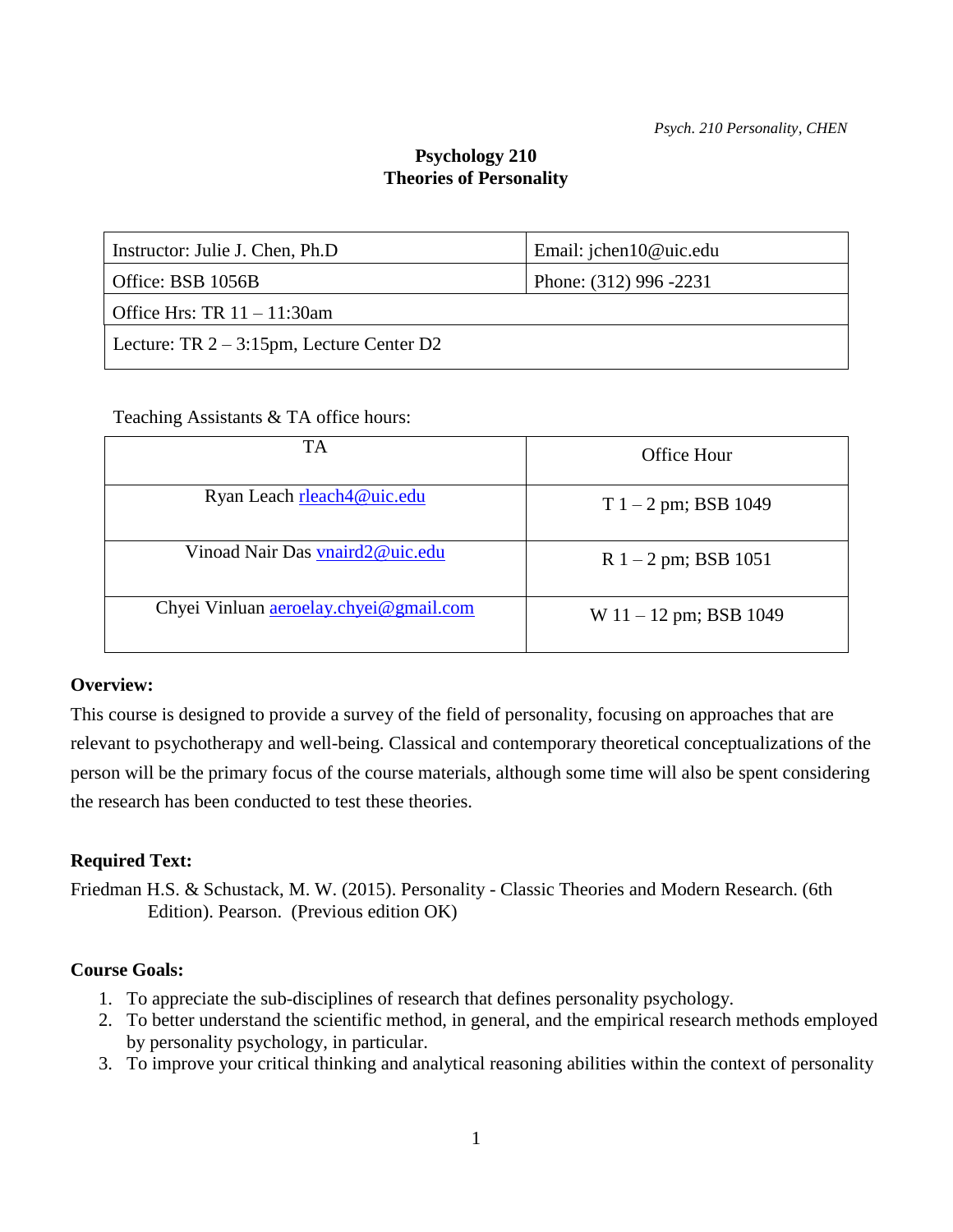psychology.

- 4. To improve your ability to communicate personality psychological concepts and theories using the conventions of the field.
- 5. Finally, to promote insight into both the people around you and yourself.

### **Course Objectives:**

To accomplish these goals, you will:

- 1. Survey seven distinct areas of research within personality psychology, ranging from the psychoanalytic perspective, to contemporary theories of self-regulation.
- 2. Analyze and reflect on how the different methodologies that are commonly used in each area of research help to converge on a more complete understanding of the mechanisms involved in a given aspect of personality.
- 3. Complete a variety of personality inventories and consider your personal results in relation to different population distributions.
- 4. Reflect on and apply a theory of personality to your own life.

#### **Assessments:**

Your final grade will be determined by means of the required examinations, paper and assignments (see below). Your final grade will be derived from your performance as follows:

### *Four Homework Assignments (3points X 4 = 12 points)*

Every Thursday a SHORT paper will be assigned in lecture. You will write about your thoughts and reflections on a question I ask based on the lecture materials of that week. The purpose of the homework is to help you keep up with the lectures and the readings. Usually there is no single correct answer to the question. I expect you to show me that you are learning and thinking.

A total of 4 homework assignments will be given throughout the semester.

 Format of the Homework: Double-spaced; half a page minimum (roughly 150 words); Times New Roman font 12; Include your name on the assignment.

Submit all HW Assignments on Blackboard via Assignment. The submission deadline is always by 11:59pm the following Tuesday. NO HARDCOPY is accepted. NO LATE assignment is accepted.

#### *Three exams (40points X3 = 120 points)*

The format of the two mid-terms and the final examination is multiple choices. Each exam has 40 questions. Final examination is non-cumulative. Exam questions cover **BOTH** lecture and textbook materials.

#### *Paper (100 points)*

One of the goals of psychology is to help people learn more about themselves. In addition to gaining insight into yourself, applying the topics covered in class to your life helps make the course come to life. The best way to do this in a personality class is to use the theories we learn to discuss your own personality and how it has developed. Therefore, you will complete a discussion of your personality and how it can be explained by one or more theories from class. You will pick three aspects of your personality and use a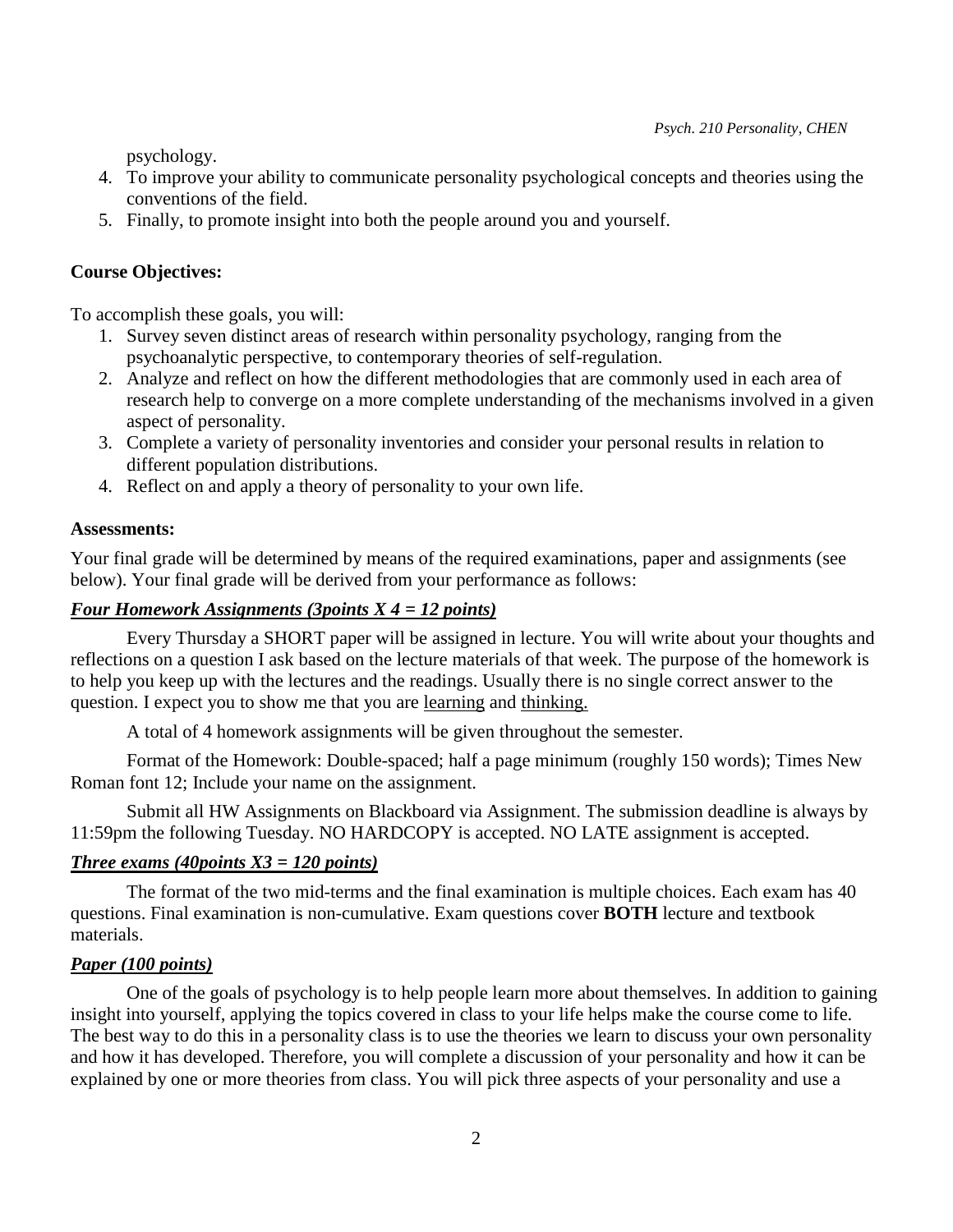#### *Psych. 210 Personality, CHEN*

theory that you learn in this class to discuss each aspect. A total of two different theories should be used (that is, you can use one theory to discuss two aspects and a second theory to discuss the third aspect; or you can use a different theory for each aspect; it's not acceptable to use one theory to discuss all three aspects). The paper should be five to seven pages long (double spaced, excluding the title page and the reference page), have at least three references, and should be in APA style. See a separate document for more detailed instructions.

# Total possible points =  $12 + 120 + 100 = 232$

### **Grades**

Your grade will be assigned according to the following scale.

|     | 90% or above | $70 - 79\%$ | F 59% or below |
|-----|--------------|-------------|----------------|
| - B | $80 - 89\%$  | $60 - 69\%$ |                |

# **Final Grade rounding**

If your final percentage is only 1% away from the cutoff AND you have perfect HW record, I will round you up.

# **Makeup exam policy**

Makeup exams can be considered when there is a conflict exam, documented medical or family emergency. In case of these situations, you must contact me IN ADVANCE. Make up exams can only be scheduled within a week of the exam, because we will go over exam answers in class a week from the exam day.

# **Late Paper Policy**

If you have difficulty to finish the paper on time, please discuss with me about your situation IN ADVANCE. An extension may be granted. Otherwise late paper submission will receive point deduction (10% points per day, till zero).

# **Blackboard**

We will use Blackboard for course materials/announcements distribution, assignment submission, and grade posting, etc..

# **Office hour and Appointments**

During my office hours, you are welcome to walk in (BSB 1056B) without an appointment. If you need to meet me outside of the scheduled office hours, please make an appointment with me in advance.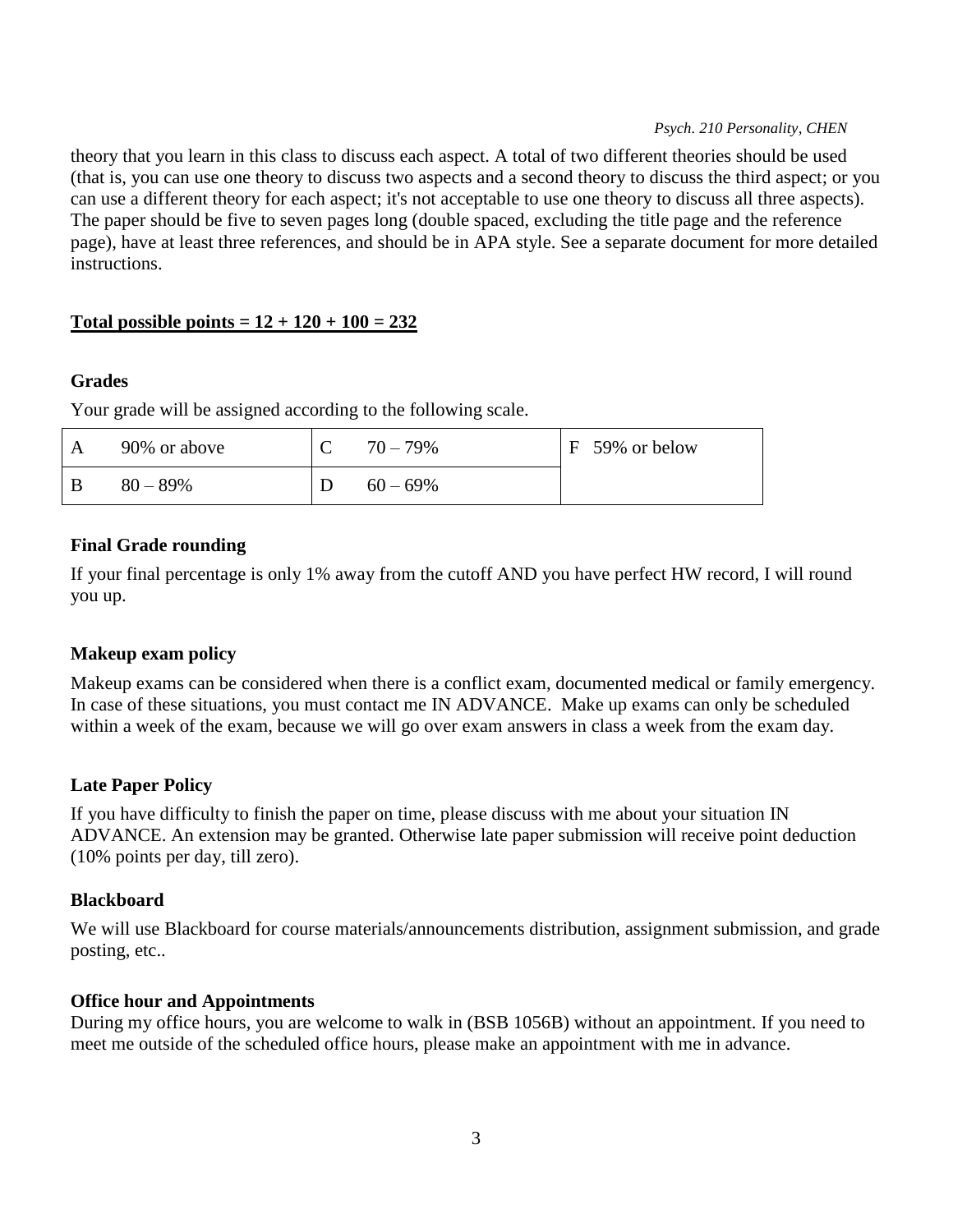### **Email Policy**

Please ALWAYS start the subject of your email with "Psyc. 210". This way I'll know it is a course-related issue, not a spam. And please sign your full name in your email if it's not already obvious in your email body.

#### **Religious Holidays:**

Religious holidays are respected. If you need accommodations for religious reasons please contact me **in advance.** Arrangements can be made on individual basis.

### **Student Athletes:**

Student athletes are required to provide the list of days that they will miss throughout the semester. Other accommodations such as exams on the road or paper extension may be arranged with the assistance of the Athletic Office.

### **Special Accommodations:**

For students with documented physical or learning disabilities, I'm happy to provide any special accommodation that is needed. Please inform me of your situation within the first two weeks of the semester.

### **Additional Assistance:**

It is my job to help you succeed in this class. It is your job to try. Please take full advantage of me and the TAs' office hours. Never hesitate to bring forward a question. If you feel that you need additional sources of help, you may also consult the:

- Writing center<http://www.uic.edu/depts/engl/writing/>
- Psi Chi Tutoring: Psi Chi (the psychology honor society) students with expertise in various psychology courses hold office hours throughout the week. You can contact the President of UIC's Psi Chi chapter Jennifer Friedman (jfried23@uic.edu) for details.

# **Academic Integrity**

No electronic devices is allowed during exams or quizzes. Usage of them during a test will be considered cheating. It is every student's responsibility to observe academic integrity. Cheating and plagiarism will result in failure of assignments/exams to failure of the course.

# **Counseling services:**

UIC and the Department of Psychology provide a variety of services for students who experience mental or psychological difficulties, if such need occurs, please refer to the following:

- Counseling center:<http://www.uic.edu/depts/counseling/>
- Office of Applied Psychological Services:<http://portal.psch.uic.edu/Clinical/centers.aspx>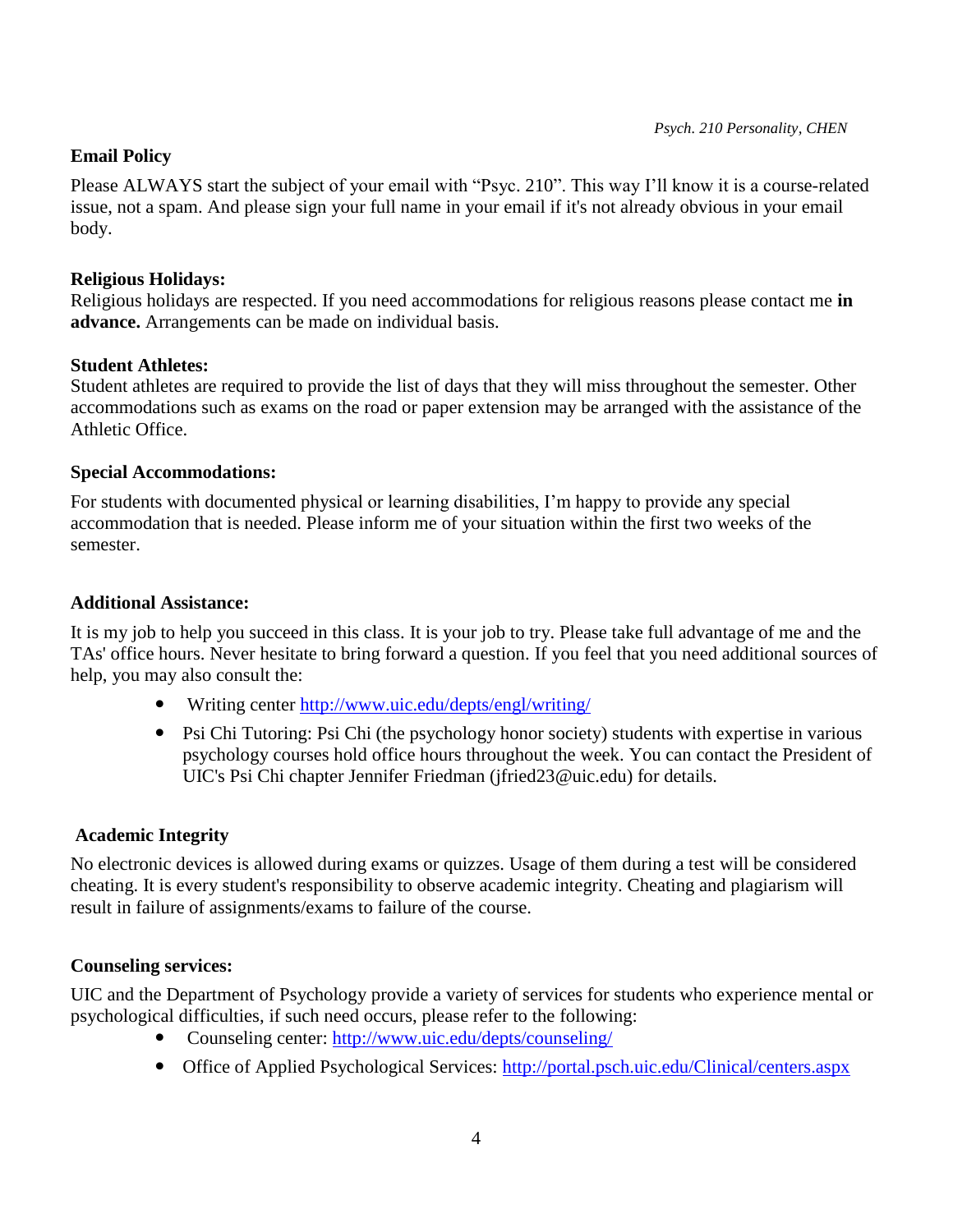*Psych. 210 Personality, CHEN*

- In-touch Crisis Hotline:<http://www.uic.edu/depts/counseling/hotline.shtml/>
- Campus Advocacy Network:<http://www.uic.edu/depts/owa/advocacy.html>

### **Course Schedule**

 Note: This is a **tentative schedule** for the lecture materials in this semester. I may need to change the order of the chapters as we move along.

|                   | <b>Date</b> | <b>Topic</b>                                | <b>Reading</b>               |
|-------------------|-------------|---------------------------------------------|------------------------------|
| WEEK <sub>1</sub> | Jan. 12     | Introduction to course; What is personality | Chapter 1                    |
|                   | Jan. 14     | Research methods                            | Chapter 1 & 2                |
| WEEK <sub>2</sub> | Jan. 19     | Issues in Personality assessments           | Chapter 2                    |
|                   | Jan. 21     |                                             |                              |
| WEEK 3            | Jan. 26     | Psychoanalytic theory                       | Chapter 3                    |
|                   | Jan. 28     |                                             |                              |
| WEEK4             | Feb. 2      | Neo-analytic theories                       | Chapter 4 (HW1 due) - Vinoad |
|                   | Feb. 4      |                                             |                              |
| WEEK <sub>5</sub> | Feb. 9      | Neo-analytic theories                       | Chapter 4 (HW2 due) – Julie  |
|                   | Feb. 11     | Humanism, Existential theories              | Chapter 9                    |
| WEEK 6            | Feb. 16     | <b>First Exam</b>                           | <b>Chapter 1,2, 3, 4</b>     |
|                   | Feb. 18     | Humanism, Existential theories              | Chapter 9                    |
| WEEK <sub>7</sub> | Feb. 23     | Trait theory                                | Chapter 8 (HW3 due) - Ryan   |
|                   | Feb. 25     | Trait theory                                | Chapter 8                    |
| WEEK 8            | Mar. 1      | Trait theory - Motives                      | Chapter 8 (HW4 due) - Chyei  |
|                   | Mar. 3      | Behaviorism                                 | Chapter 6                    |
| WEEK 9            | Mar. 8      | Behaviorism                                 | Chapter 6                    |
|                   | Mar. 10     | Biological approach                         | Chapter 5                    |